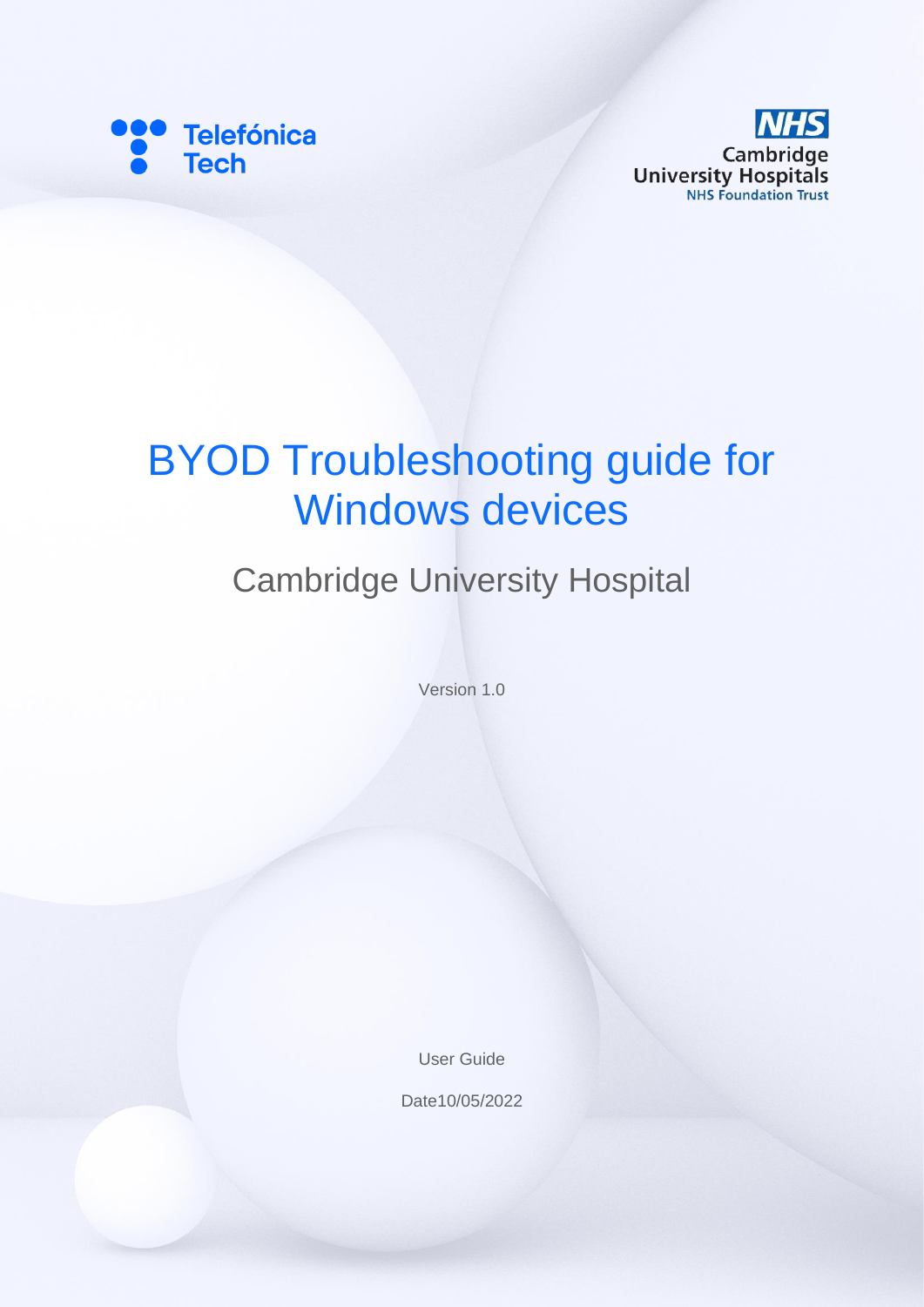## Index

| 1. |     |  |
|----|-----|--|
|    | 1.1 |  |
|    | 1.2 |  |
|    | 1.3 |  |
|    | 1.4 |  |
|    | 1.5 |  |
|    | 1.6 |  |
| 2. |     |  |
|    | 2.1 |  |
|    | 2.2 |  |
|    | 2.3 |  |
|    | 2.4 |  |
|    | 2.5 |  |
| 3. |     |  |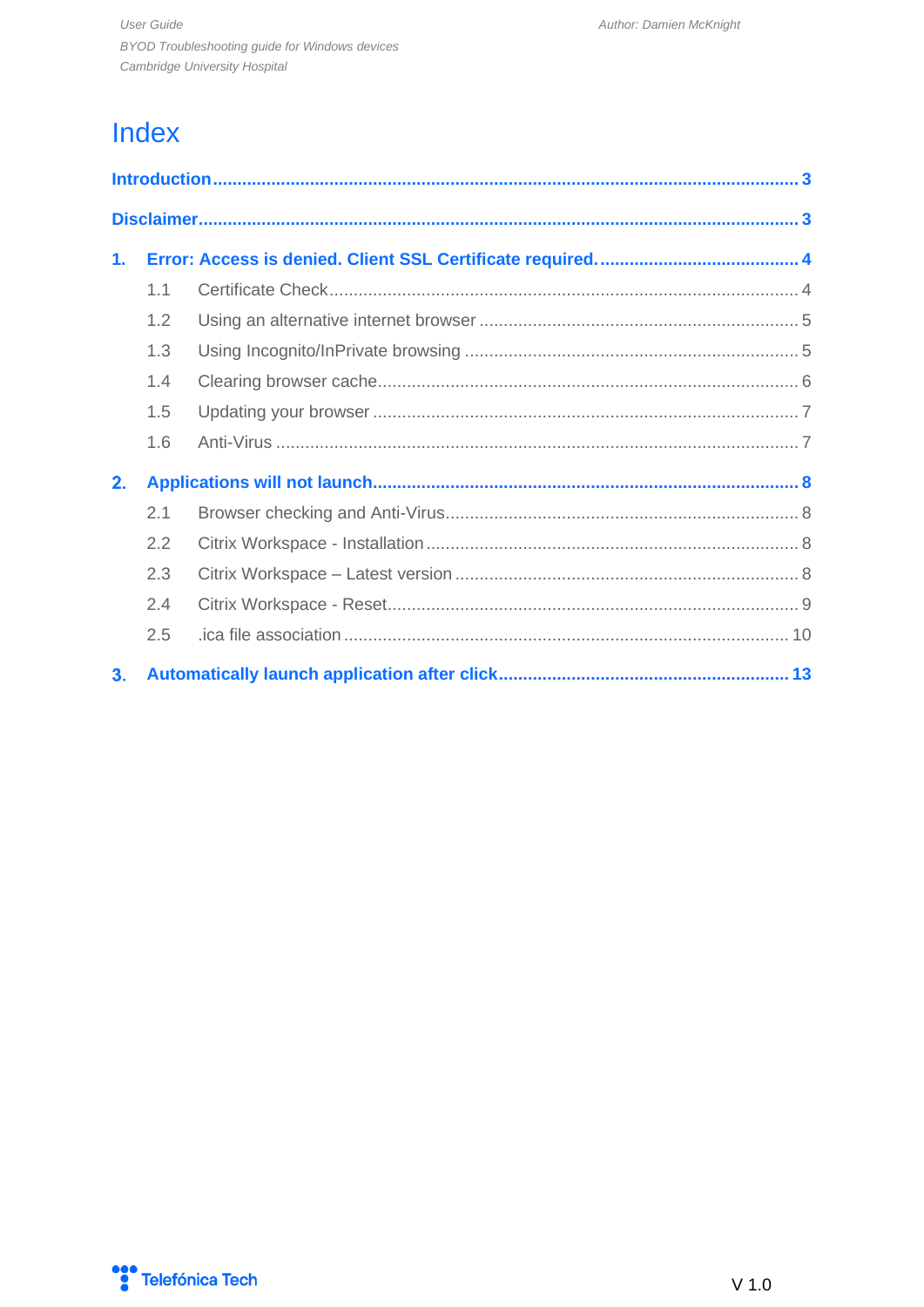*User Guide Author: Damien McKnight BYOD Troubleshooting guide for Windows devices Cambridge University Hospital*

### <span id="page-2-0"></span>**Introduction**

This guide is to help with troubleshooting Bring Your Own Device (BYOD) access on a Microsoft Windows device. This guide is for troubleshooting only. It is not the full guide for Enrolment.

It is recommended to have a freshly restarted device before following this troubleshooting guide.



### <span id="page-2-1"></span>**Disclaimer**

BYOD access is granted by IT, however your personal device used to access the service is owned and fully supported by you. IT cannot connect to your device or make any changes to it.

This guide is a recommendation on what to attempt on your personal device to resolve BYOD issues. We cannot be held responsible for any issues, loss of data or otherwise that may occur. Please follow these steps at your own risk.

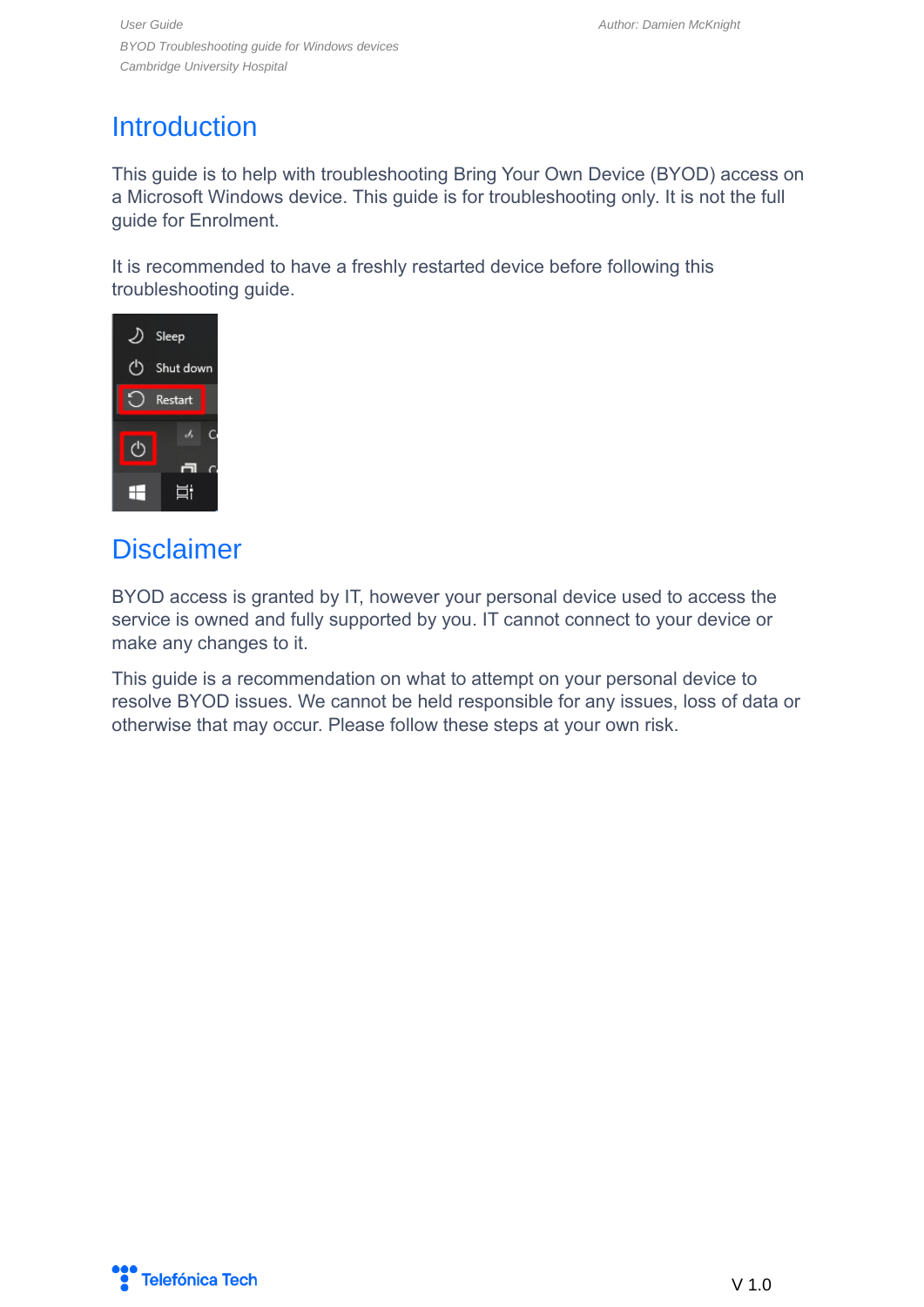### <span id="page-3-0"></span>1. Error: Access is denied. Client SSL Certificate required.

 $\leftarrow$   $\rightarrow$  C e cuhmobilegw.addenbrookes.nhs.uk/vpn/index.html

Citrix Gateway

Error: Access is Denied. Client SSL Certificate Required.

#### **BYOD is accessed via the site [https://cuhmobilegw.addenbrookes.nhs.uk](https://cuhmobilegw.addenbrookes.nhs.uk/)**

If you receive 'Access is Denied' when you visit this site, it indicates your internet browser has not found your certificate file. Below lists the troubleshooting steps for this. Please re-attempt access after each section.

- <span id="page-3-1"></span>**1.1 Certificate Check**
- 1. Click **Start** and type **manage user certificates**. Open the result.



2. On the '**certmgr**' window click into **Personal > Certificates**



- 3. A BYOD certificate installed on your device will show here. Under the 'Issued to' column it should show your Addenbrookes username. Under 'issued by' it should show 'CUH-CA1' or anything CUH related. Please see the below possible scenarios:
	- **a.** If the certificate shows, and has an expiration date in the future, then the certificate is valid, and the check is complete.
	- **b.** If the certificate is not shown here, then there is no need to follow this troubleshooting guide. Please instead follow the full Windows BYOD enrolment guide.
	- **c.** If the certificate shows as expired, delete it. To delete the expired certificate right click on the certificate and select delete. To reinstall please follow the full Windows BYOD enrolment guide.

Telefónica Tech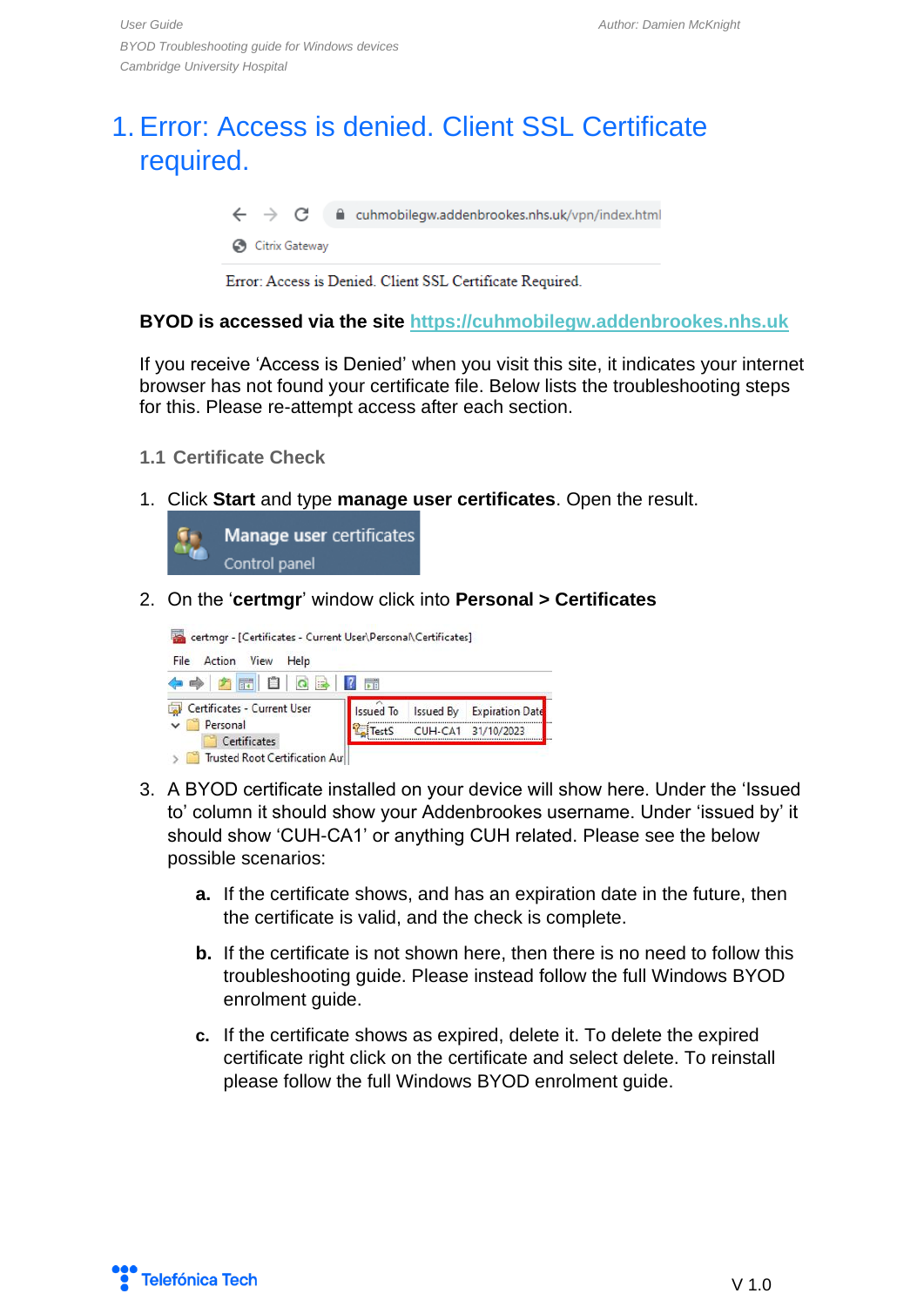#### <span id="page-4-0"></span>**1.2 Using an alternative internet browser**

Try to access the BYOD site on an alternative internet browser. For example, if you currently access the website via the Edge Browser then instead try another browser you may already have installed, such as Google Chrome.



#### <span id="page-4-1"></span>**1.3 Using Incognito/InPrivate browsing**

Try to access the BYOD site on an InPrivate window (Microsoft edge) or an Incognito window (Google Chrome)



- 1. Click on the **"Menu"** in the upper right corner of Google Chrome. You can recognise the menu by the three stacked dots.
- 2. Select the option **New incognito window**.
- 3. Visit the BYOD site via this Incognito window. It should then prompt you to 'Select a certificate'. Select it and click OK
- 4. If the BYOD site works on this window, then you can clear your browser cache to resolve normal access (shown in next step)



#### **Google Chrome – Incognito window Microsoft Edge – InPrivate window**

- 1. Click on the **"Menu"** in the upper right corner of Microsoft Edge. You can recognise the menu by the three stacked dots.
- 2. Select the option **New InPrivate window**.
- 3. Visit the BYOD site via this InPrivate window. It should then prompt you to 'Select a certificate.' Select it and click OK
- 4. If the BYOD site works on this window, then you can clear your browser cache to resolve normal access (shown in next step)

Telefónica Tech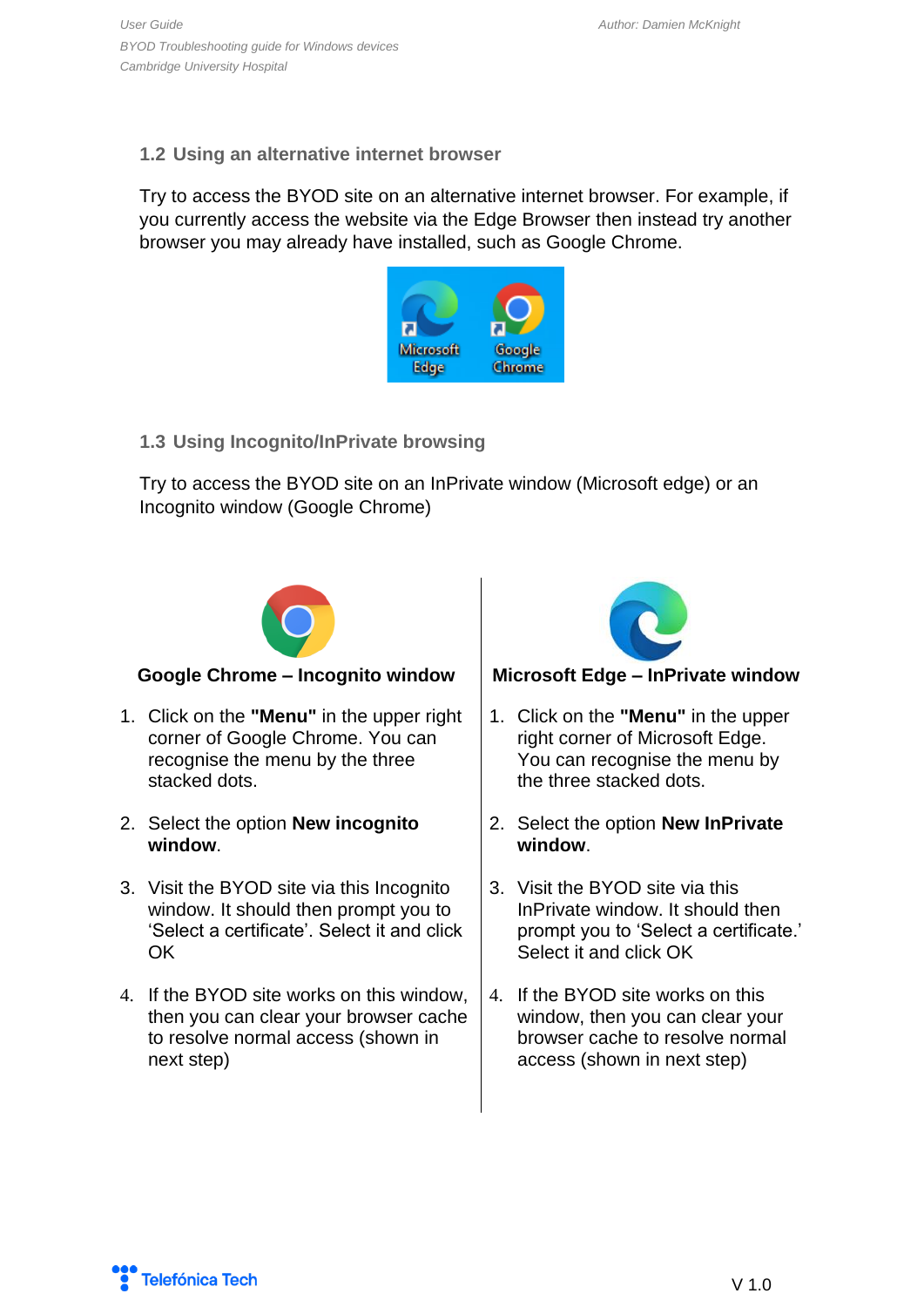#### <span id="page-5-0"></span>**1.4 Clearing browser cache**

Stored history / cache may be preventing your access to the BYOD site. Follow the steps below to clear your cache



#### **Google Chrome – Cache clearing Microsoft Edge – Cache clearing**

- 1. Click on the **"Menu"** in the upper right corner of Google Chrome. You can recognise the menu by the three stacked dots.
- 2. Select **more tools**.
- 3. Select **Clear Browser data**. A popup window will appear
- 4. In the top dropdown-menu, you can select the time period that you want to delete the cache data.
- 5. Check the boxes of the items you wish to clear (recommend selecting all boxes)
- 6. Submit your selection by clicking the **Clear data** Button.
- 7. Reload the BYOD website. It should then prompt you to 'Select a certificate'. Select it and click OK



- 1. Click on the **"Menu"** in the upper right corner of Microsoft Edge. You can recognise the menu by the three stacked dots.
- 2. Select **Settings**.
- 3. On the left menu, select the option **Privacy, search and services**
- 4. Under **Clear browser data**, click on **Choose what to clear**. A pop-up window will appear.
- 5. Check the boxes of the items you wish to clear (recommend selecting all boxes)
- 6. Submit your selection by clicking the **Clear now** Button.
- 7. Reload the BYOD website. It should then prompt you to 'Select a certificate'. Select it and click OK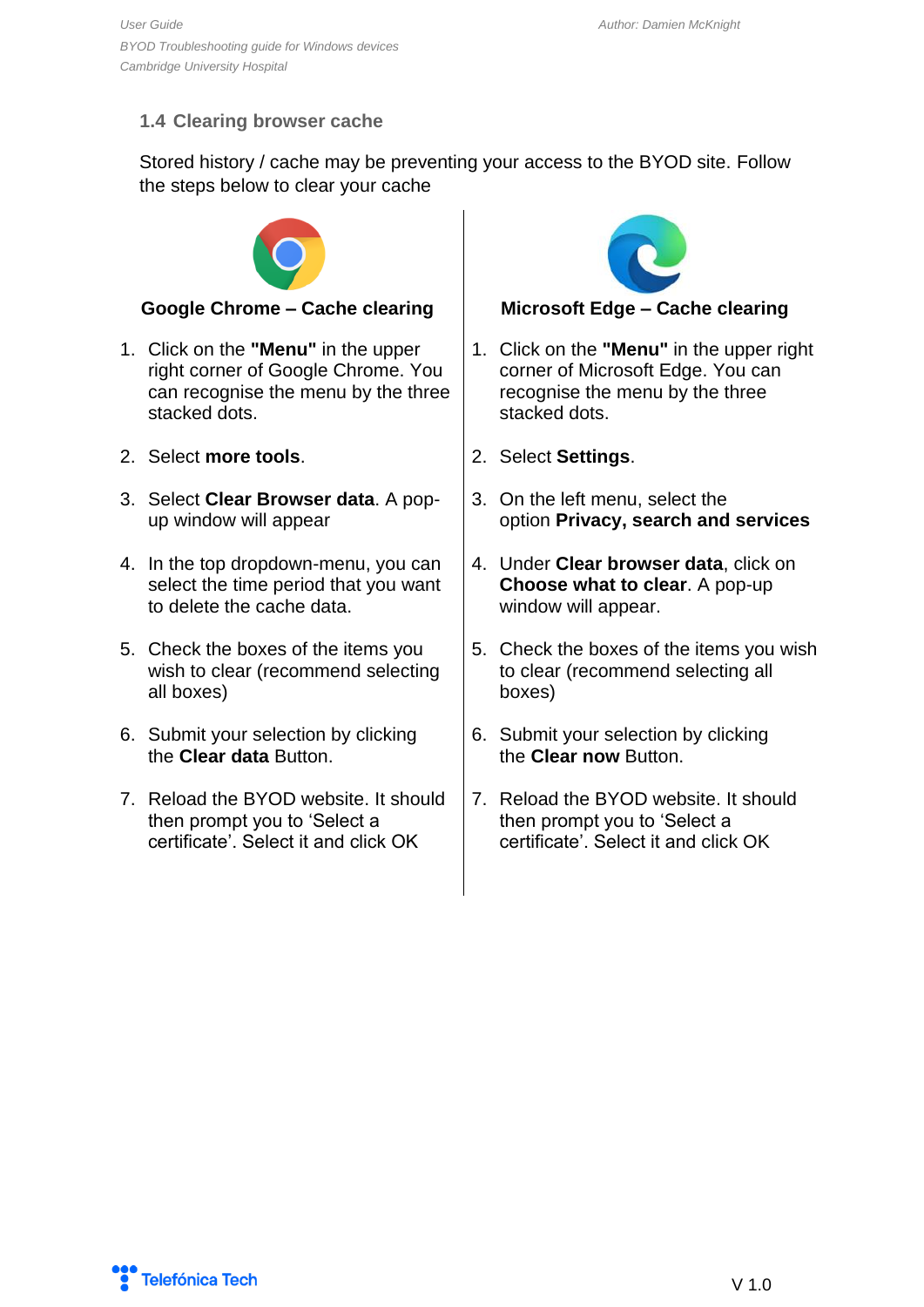### <span id="page-6-0"></span>**1.5 Updating your browser**

Having the latest updates for your browser can resolve connection issues as well as ensuring it is secure.



- 1. Click on the **"Menu"** in the upper right corner of Google Chrome. You can recognise the menu by the three stacked dots.
- 2. Select the option **Help**.
- 3. Select **About Google Chrome**.
- 4. This will check for any available updates and will also show the version currently installed. If no updates are available, it will show 'Chrome is up to date'



- 1. Click on the **"Menu"** in the upper right corner of Microsoft Edge. You can recognise the menu by the three stacked dots.
- 2. Select the option **Help and feedback**.
- 3. Select **About Microsoft Edge**.
- 4. This will check for any available updates and will also show the version currently installed. If no updates are available, it will show 'Microsoft Edge is up to date'

#### <span id="page-6-1"></span>**1.6 Anti-Virus**

It is worth pausing or disabling your anti virus software temporality in order to check if it is blocking your BYOD access. After pausing/disabling retry access to the BYOD site again. Unfortunately, we can't provide a guide on how to do this as it differs depending on the anti-virus you may have installed. **\*\*Please note do this at your own discretion as there is always a risk when disabling Anti-Virus**. \*\*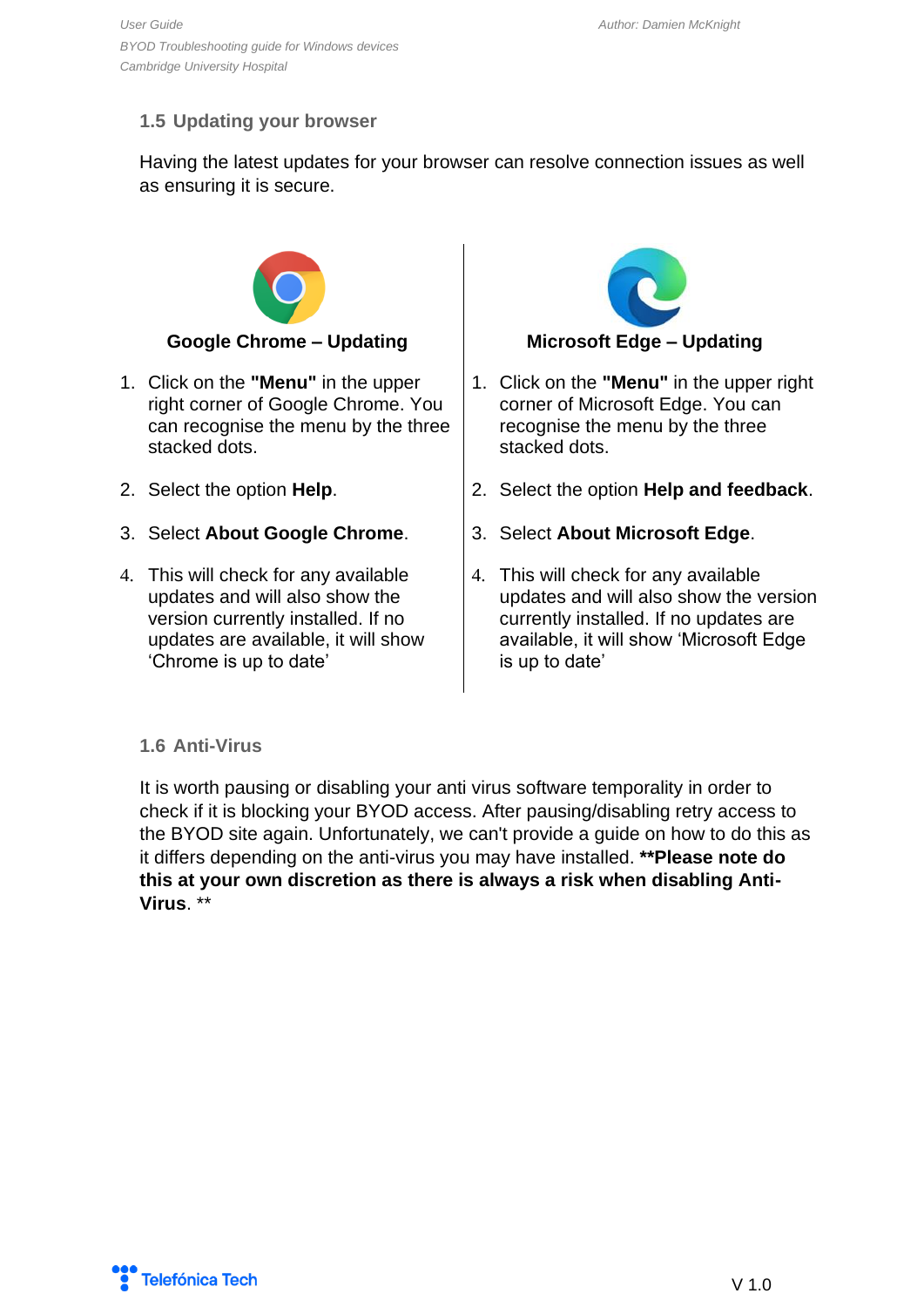## <span id="page-7-0"></span>2. Applications will not launch

The follow steps will assist if you are able to reach the BYOD site **[https://cuhmobilegw.addenbrookes.nhs.uk](https://cuhmobilegw.addenbrookes.nhs.uk/)** but applications do not launch when you have clicked on them. Please re-attempt access after each section.

<span id="page-7-1"></span>**2.1 Browser checking and Anti-Virus**

It is worthwhile to attempt access on alternative browser windows, and to pause/disable your anti-virus. Please see the steps above (Sections 1.2 – 1.6).

<span id="page-7-2"></span>**2.2 Citrix Workspace - Installation**



#### **Citrix Workspace**

Ensure the Citrix workspace application is installed on your device. This should have been completed as part of the BYOD enrolment.

- If the application is installed, you should be able to find it within your start menu.
- If it is not installed, you can download the application from here: <http://www.citrix.com/receiver>
- If you see a window to 'Enter your Store URL or email address' please ignore this. There is no requirement to enter anything in this window.

### **Welcome to Citrix Workspace**

Not Required

- <span id="page-7-3"></span>**2.3 Citrix Workspace – Latest version**
	- 1. To check for updates to Citrix workspace, open the application from your start menu
	- 2. If you see a window to 'Enter your Store URL or email address', please ignore this. There is no requirement to enter anything in this window.
	- 3. Find the icon for Citrix workspace in your system tray (this will be a small icon on the bottom right of your screen, next to the clock. You may need to click on the upward arrow here to see it)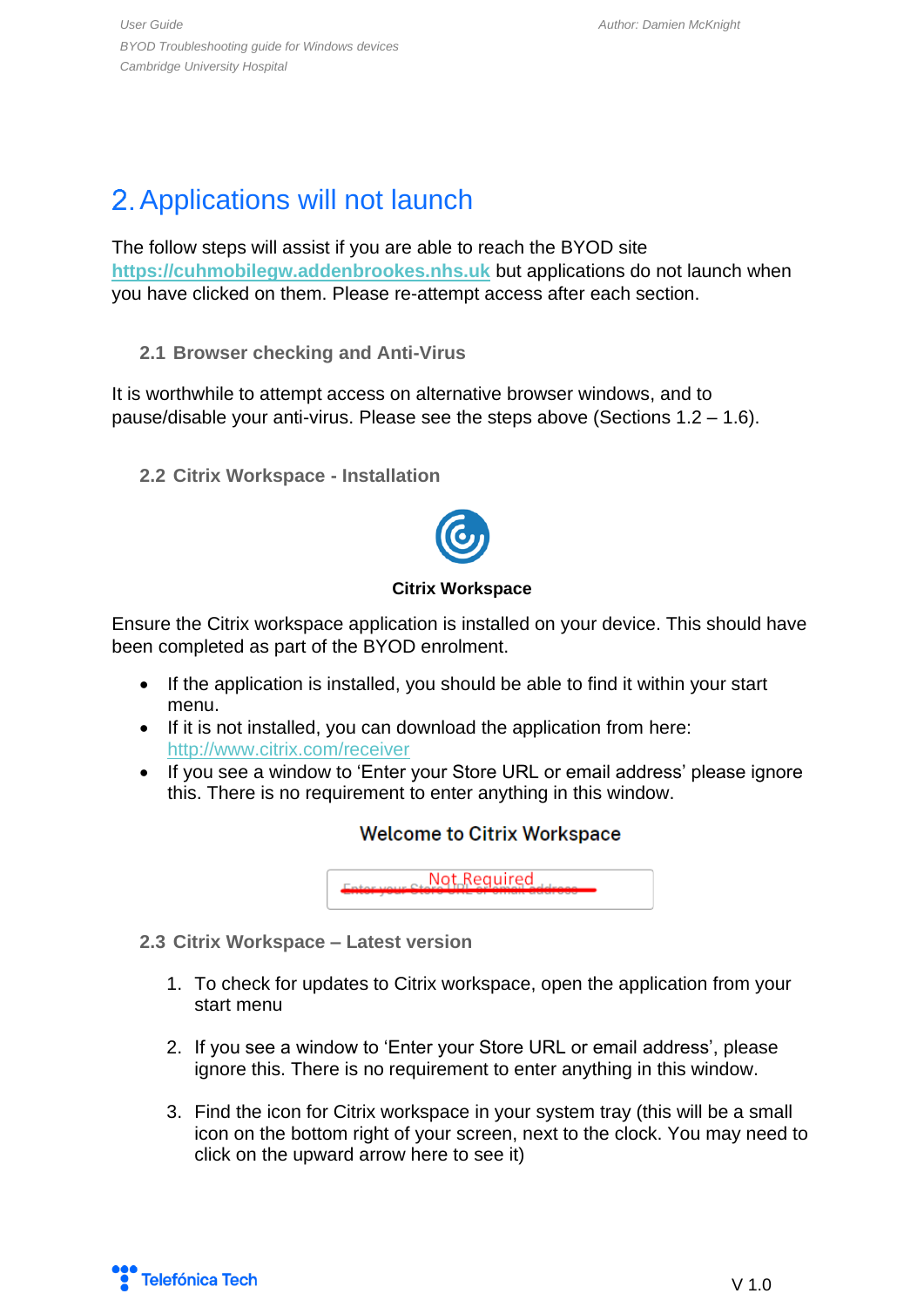4. **Right click** on the Citrix workspace icon and select **Check for updates**



5. If an upgrade is available a message box will advise you of this, and ask if you would like to download it

| <b>Co</b> Citrix Workspace Updates                                                                                                                 |          |        |
|----------------------------------------------------------------------------------------------------------------------------------------------------|----------|--------|
| One or more updates are available<br>Citrix Workspace - Current Release: 22.4.1.62 (Your version: 22.2.0.4525).<br>Would you like to download now? |          |        |
|                                                                                                                                                    | Download | Cancel |

- 6. Once downloaded and installed, restart your device.
- <span id="page-8-0"></span>**2.4 Citrix Workspace - Reset**

Resetting Citrix Workspace restores default settings and closes any active sessions

- 1. To reset Citrix Workspace, find the icon for Citrix workspace in your system tray (this will be a small icon on the bottom right of your screen, next to the clock. You may need to click on the upward arrow here to see it)
- 2. **Right click** on the Citrix workspace icon and select **Advanced Preferences**



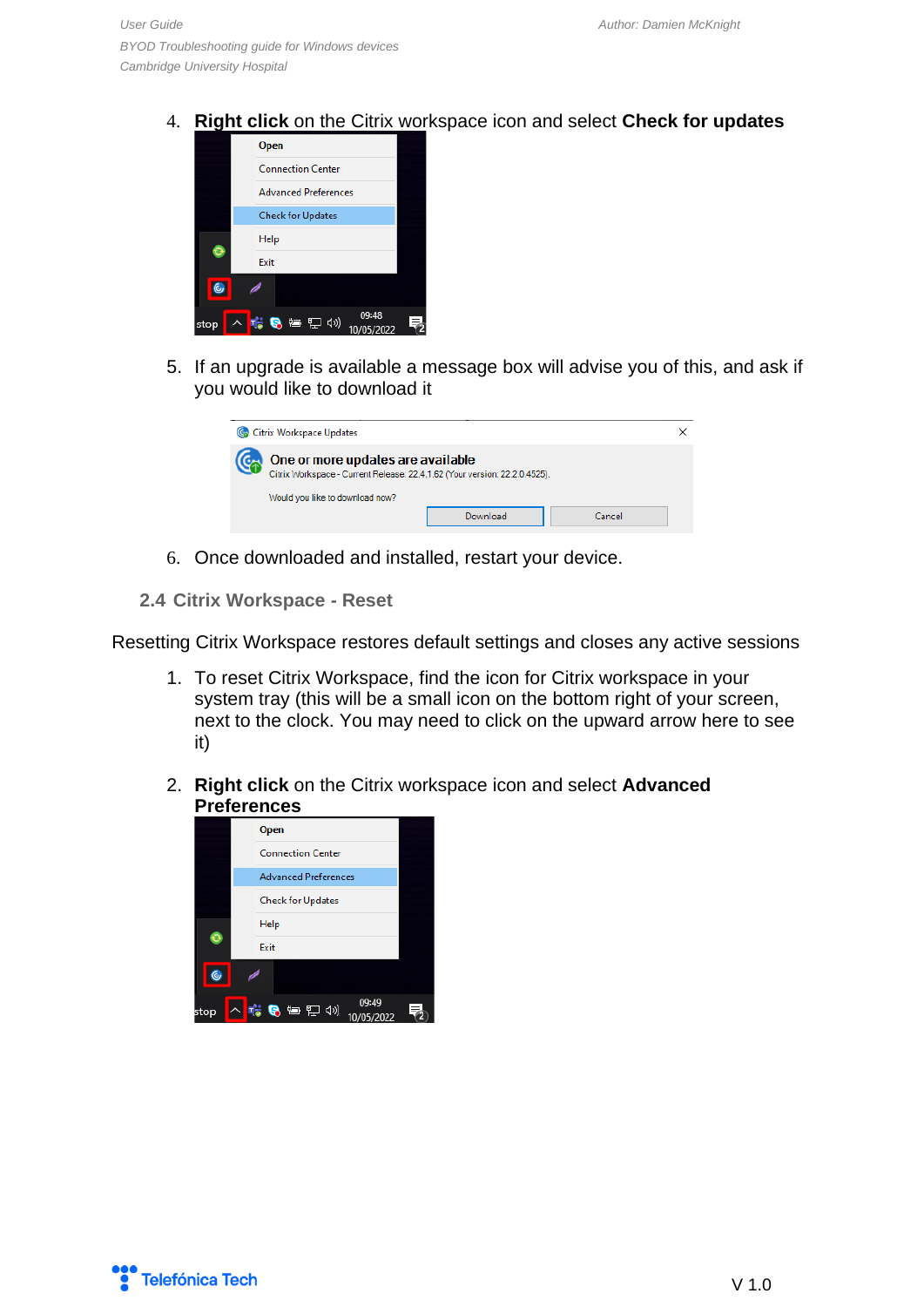#### 3. On the Advanced Preferences window select **Reset Citrix Workspace** Citrix Workspace  $\Box$  $\times$

|    |                    |                                                                                                                                | <b>Advanced Preferences</b>                                                                                                                        |                                                                                                                                                       |  |
|----|--------------------|--------------------------------------------------------------------------------------------------------------------------------|----------------------------------------------------------------------------------------------------------------------------------------------------|-------------------------------------------------------------------------------------------------------------------------------------------------------|--|
|    |                    | <b>Connection center</b><br><b>Configuration checker</b><br>Delete passwords<br><b>Citrix Casting</b><br><b>Log Collection</b> | <b>Shortcuts and Reconnect</b><br><b>Citrix Workspace Updates</b>                                                                                  | <b>High DPI</b><br>Keyboard and Language bar<br>Data collection<br><b>Reset Citrix Workspace</b><br><b>Support information</b><br><b>Citrix Files</b> |  |
|    |                    | <b>About</b><br><b>Version</b>                                                                                                 | 22.4.1.62(2204.1)                                                                                                                                  | © 2022 Citrix Systems, Inc. All Rights Reserved.                                                                                                      |  |
| 4. | C Citrix Workspace |                                                                                                                                | <b>Third Party Notices</b>                                                                                                                         | Click Yes, Reset Citrix Workspace on the warning prompt<br>×                                                                                          |  |
|    |                    |                                                                                                                                | Are you sure you want to reset Citrix Workspace?                                                                                                   |                                                                                                                                                       |  |
|    |                    | active sessions.                                                                                                               | Resetting will delete all apps, desktops, accounts, and configurations,<br>and return Citrix Workspace to default settings. It will also close all |                                                                                                                                                       |  |
|    |                    | problems.                                                                                                                      | Warning: You should reset Citrix Workspace only to resolve serious                                                                                 |                                                                                                                                                       |  |
|    |                    |                                                                                                                                |                                                                                                                                                    |                                                                                                                                                       |  |

Yes, reset Citrix Workspace

#### <span id="page-9-0"></span>**2.5 .ica file association**

When you click on an application on the BYOD website, it will download a small file. This is known as a .ica file. This file needs to open with Citrix workspace for your selected app to launch.

Cancel

If, when you open this file, your selected app does not launch (or the .ica file opens with a different application) then the wrong application could be set to open the file.

Follow one of the below options to fix: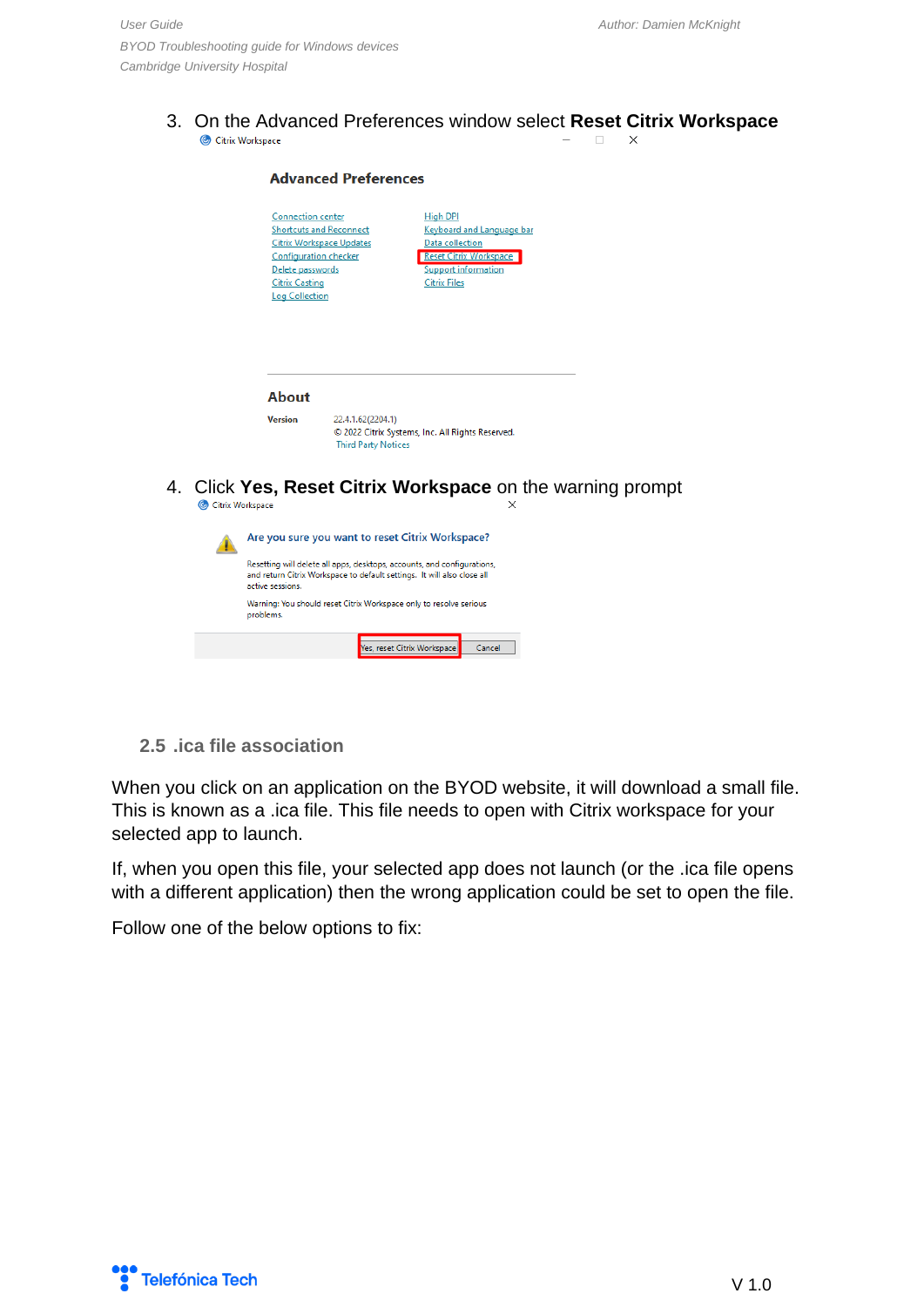#### Option 1 – Manual association

- 1. Find one of the downloaded .ica files (usually in your downloads folder after you have tried to launch an app)
- 2. **Right click** on the file  $>$  choose **open with**<br>  $\rightarrow$  Users  $\rightarrow$  Joe Bloggs  $\rightarrow$  Downloads<br>  $\rightarrow$   $\rightarrow$   $\rightarrow$   $\rightarrow$   $\rightarrow$  Sear



3. On the 'How do you want to open this file?' window click on '**more apps'**

| Utilui Uptiuna                         |  |
|----------------------------------------|--|
| Look for an app in the Microsoft Store |  |
| More apps $\downarrow$                 |  |
|                                        |  |

4. Scroll to the bottom of this list, check the tick box for **always use this app to open .ica files** then click on **Look for another app on this PC**

|   | How do you want to open this file?     |  |
|---|----------------------------------------|--|
|   | Office XML Handler                     |  |
|   | Paint                                  |  |
|   | VLC media player                       |  |
|   | Windows Media Player                   |  |
| W | Word                                   |  |
|   | WordPad                                |  |
|   | Look for another app on this PC        |  |
|   | Always use this app to open .ica files |  |

5. On the open dialog browse to folder *C:\Program Files (x86)\Citrix\ICA Client\* and select *wfcrun32.exe* then click **OK**

> This PC > Local Disk (C:) > Program Files (x86) > Citrix > ICA Client > folder ۸ Name Date modified **TE** wfcwow64.exe 02/02/2022 13:39 C wfcrun32.exe 02/02/2022 13:36

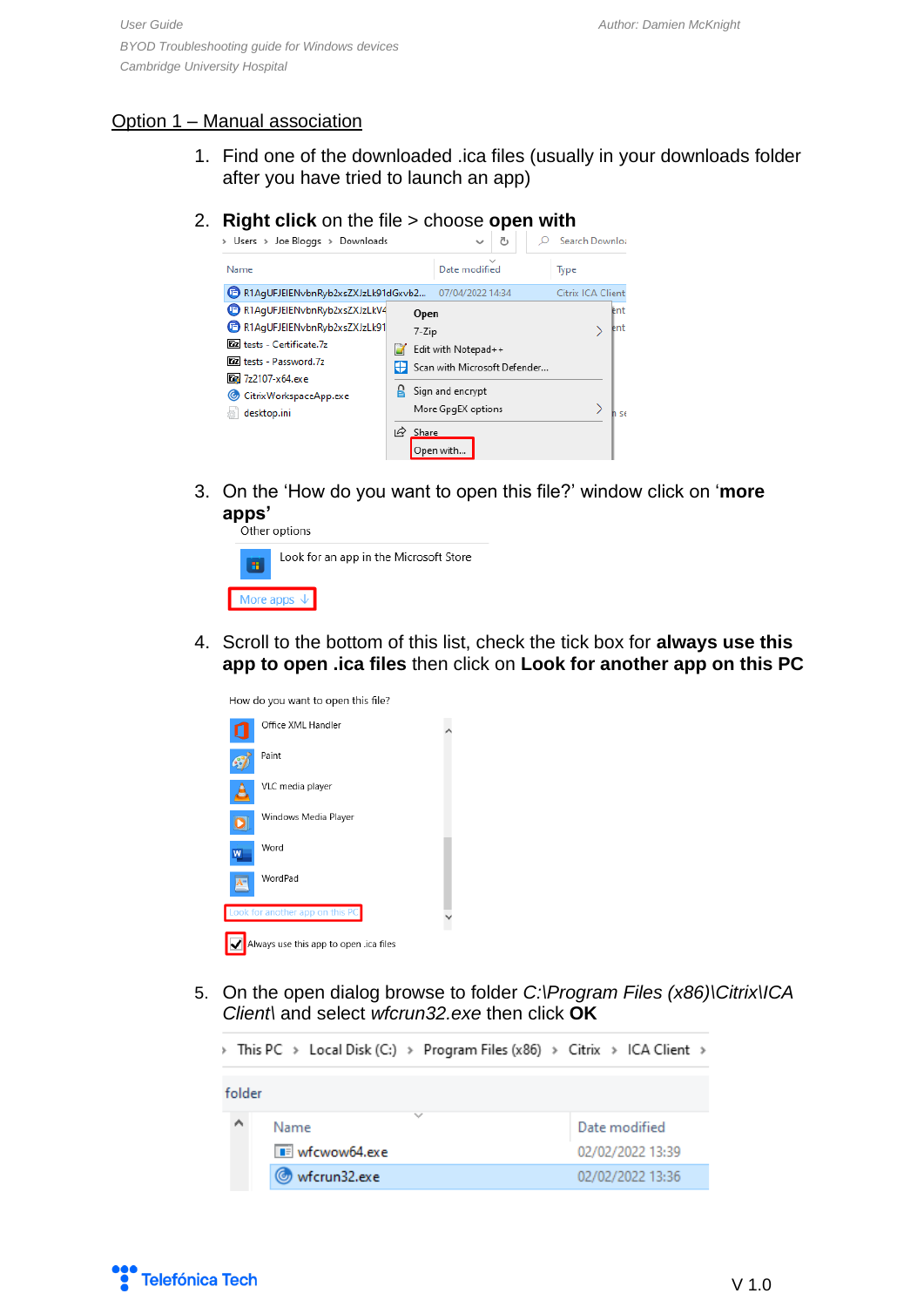6. This will attempt to open but will not initially work. Return to the BYOD website and attempt to launch the requested app again

#### Option 2 – Command line

1. Search for **cmd** in the start menu search box.



2. **Right click** the Command Prompt app and choose Run as Administrator.



- 3. You may be prompted to enter the password for your own device.
- 4. Type or paste the following command into the black window that appears, and press enter (You can use shortcut CTRL+V to paste):

```
assoc .ica="C:\Program Files (x86)\Citrix\ICA Client\wfcrun32.exe"
```
**Administrator: Command Prompt** 



5. Close the Command Prompt window. Return to the BYOD website and attempt to launch the requested app again